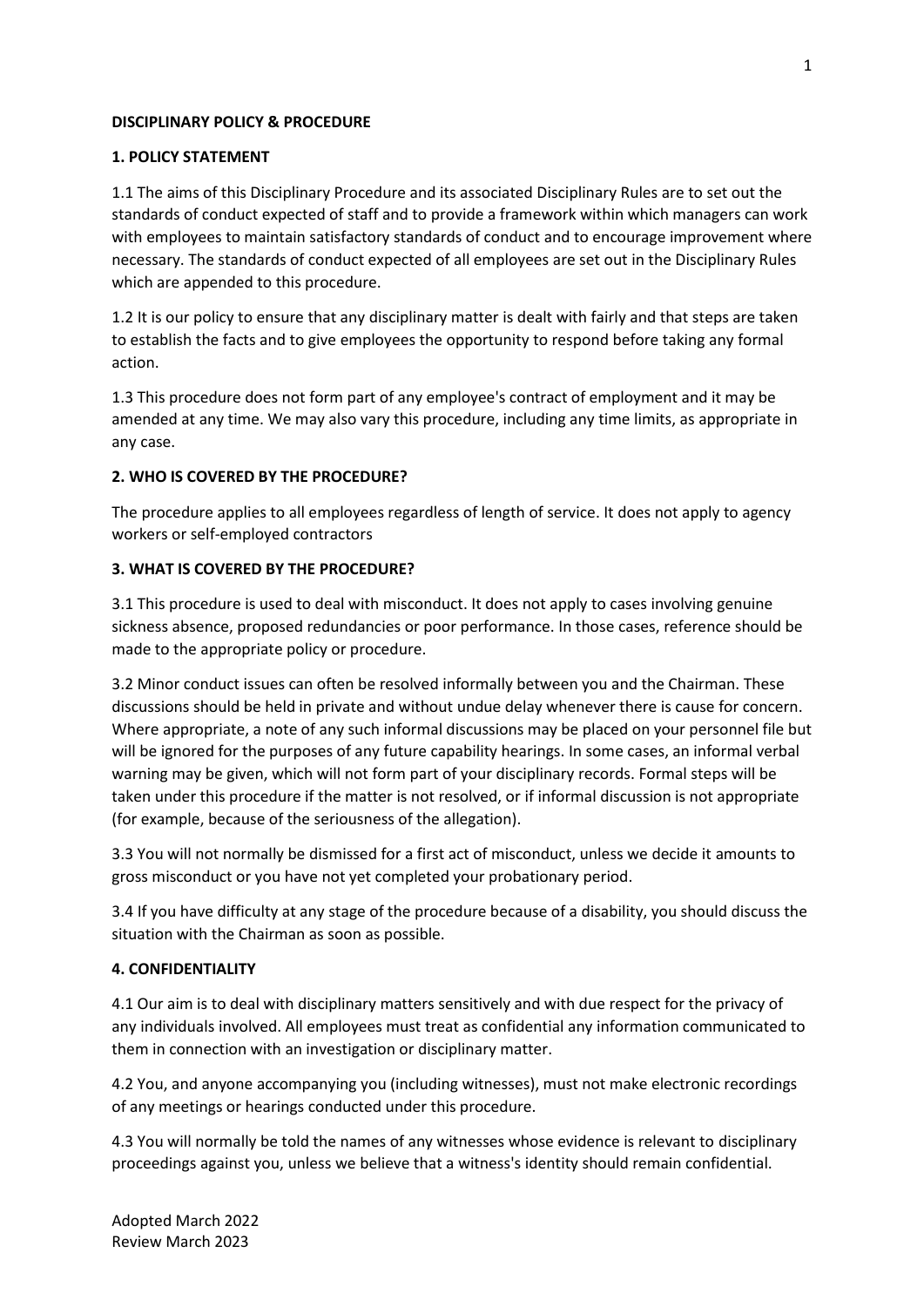### **5. INVESTIGATIONS**

5.1 The purpose of an investigation is for us to establish a fair and balanced view of the facts relating to any disciplinary allegations against you, before deciding whether to proceed with a disciplinary hearing. The amount of investigation required will depend on the nature of the allegations and will vary from case to case. It may involve interviewing and taking statements from you and any witnesses, and/or reviewing relevant documents. We will appoint the Chairperson/Vice Chairperson to investigate and we will set out a provisional timetable for the investigation, which will be communicated to all parties. The investigation will be thorough, impartial, and objective. We reserve the ability to appoint an independent third party to investigate the allegations made.

5.2 Investigative interviews are solely for the purpose of fact-finding and no decision on disciplinary action will be taken until after a disciplinary hearing has been held.

5.3 You do not normally have the right to bring a companion to an investigative interview. However, we may allow you to bring a companion if it helps you to overcome any disability, or any difficulty in understanding English.

5.4 You must co-operate fully and promptly in any investigation. This will include informing us of the names of any relevant witnesses, disclosing any relevant documents to us and attending investigative interviews if required.

### **6. CRIMINAL CHARGES**

6.1 Where your conduct is the subject of a criminal investigation, charge, or conviction we will investigate the facts before deciding whether to take formal disciplinary action.

6.2 We will not usually wait for the outcome of any prosecution before deciding what action, if any, to take. Where you are unable or have been advised not to attend a disciplinary hearing or say anything about a pending criminal matter, we may have to take a decision based on the available evidence.

6.3 A criminal investigation, charge or conviction relating to conduct outside work may be treated as a disciplinary matter if we consider that it is relevant to your employment.

# **7. SUSPENSION**

7.1 In some circumstances we may need to suspend you from work. The suspension will be for no longer than is necessary to investigate the allegations and we will confirm the arrangements to you in writing. While suspended you should not visit our premises or contact any of our suppliers, contractors, or staff, unless you have been authorised to do so by the Chairperson or Vice Chairperson.

7.2 Suspension of this kind is not a disciplinary penalty and does not imply that any decision has already been made about the allegations. You will continue to receive your full [basic] salary and benefits during the period of suspension.

# **8. NOTIFICATION OF A HEARING**

8.1 Following any investigation, if we consider there are grounds for disciplinary action, you will be required to attend a disciplinary hearing. We will inform you in writing of the allegations against you, the basis for those allegations, and what the likely range of consequences will be if we decide after the hearing that the allegations are true. We will also include the following where appropriate: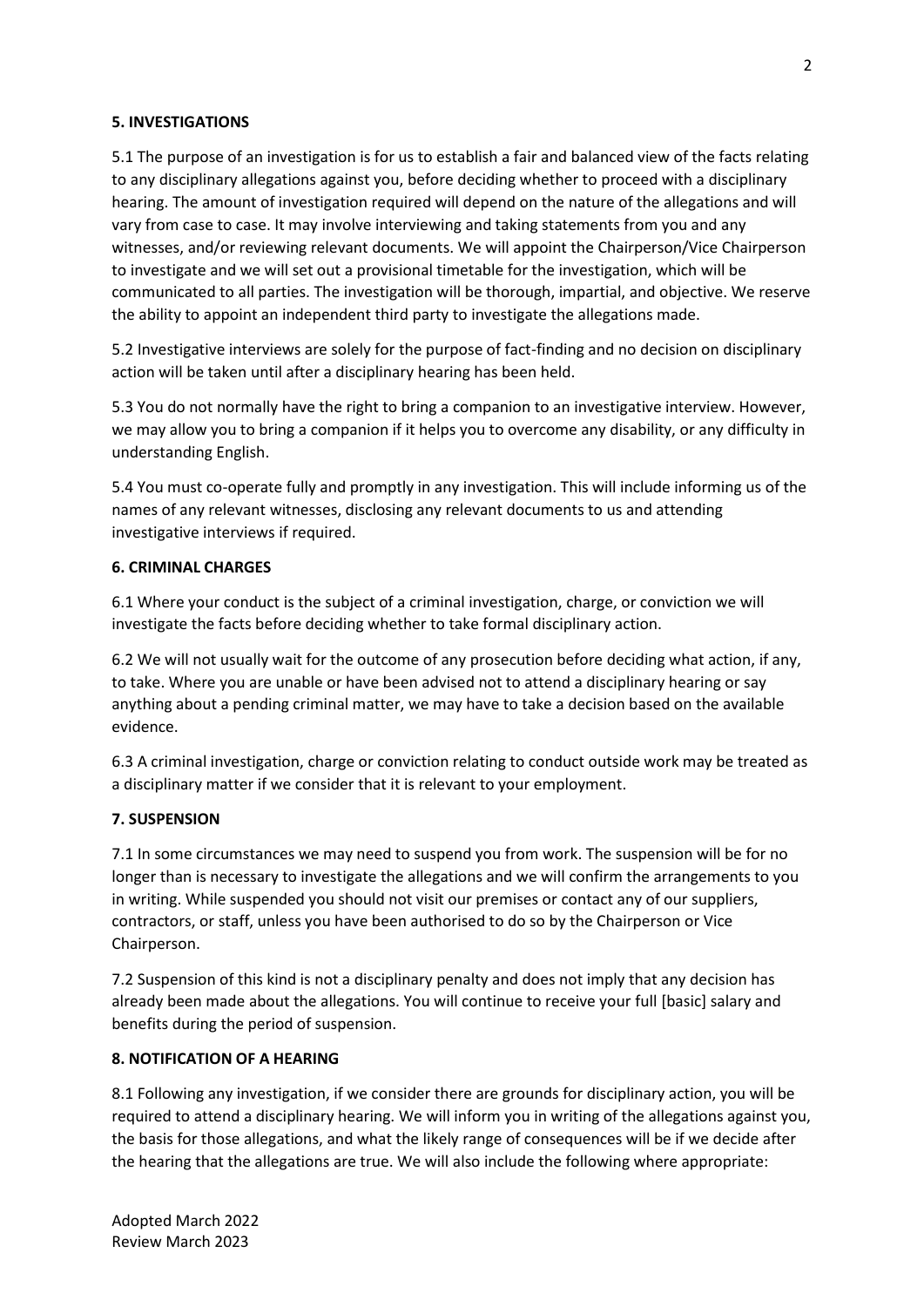(a) a summary of relevant information gathered during the investigation;

(b) a copy of any relevant documents which will be used at the disciplinary hearing; and

(c) a copy of any relevant witness statements, except where a witness's identity is to be kept confidential, in which case we will give you as much information as possible while maintaining confidentiality.

8.2 We will give you written notice of the date, time, and place of the disciplinary hearing. The hearing will be held as soon as reasonably practicable, but you will be given a reasonable amount of time to prepare your case based on the information we have given you.

### **9. THE RIGHT TO BE ACCOMPANIED**

9.1 You may bring a companion to any disciplinary hearing or appeal hearing under this procedure. The companion may be either a trade union representative or a colleague. You must tell the Chairman/Vice Chairperson who your chosen companion is, in good time before the hearing.

9.2 A companion is allowed reasonable time off from duties without loss of pay but no one is obliged to act as a companion if they do not wish to do so.

9.3 If your choice of companion is unreasonable, we may require you to choose someone else, for example:

(a) if in our opinion your companion may have a conflict of interest or may prejudice the hearing; or

(b) if your companion works at another site and someone reasonably suitable is available at the site at which you work; or

(c) if your companion is unavailable at the time a hearing is scheduled and will not be available for more than five working days.

9.4 We may, at our discretion, allow you to bring a companion who is not a colleague or union representative (for example, a member of your family) where this will help overcome a disability, or where you have difficulty understanding English.

### **10. PROCEDURE AT DISCIPLINARY HEARINGS**

10.1 If you or your companion cannot attend the hearing you should inform us immediately and we will arrange an alternative time. You must make every effort to attend the hearing, and failure to attend without good reason may be treated as misconduct in itself. If you fail to attend without good reason or are persistently unable to do so (for example for health reasons), we may have to take a decision based on the available evidence.

10.2 The hearing will be chaired by the Chairperson or Vice Chairperson. You may bring a companion with you to the disciplinary hearing (see paragraph 9).

10.3 At the disciplinary hearing we will go through the allegations against you and the evidence that has been gathered. You will be able to respond and present any evidence of your own. Your companion may make representations to us and ask questions but should not answer questions on your behalf. You may confer privately with your companion at any time during the hearing.

10.4 You may ask relevant witnesses to appear at the hearing, provided you give us sufficient advance notice to arrange their attendance. You will be given the opportunity to respond to any information given by a witness. However, you will not normally be permitted to cross-examine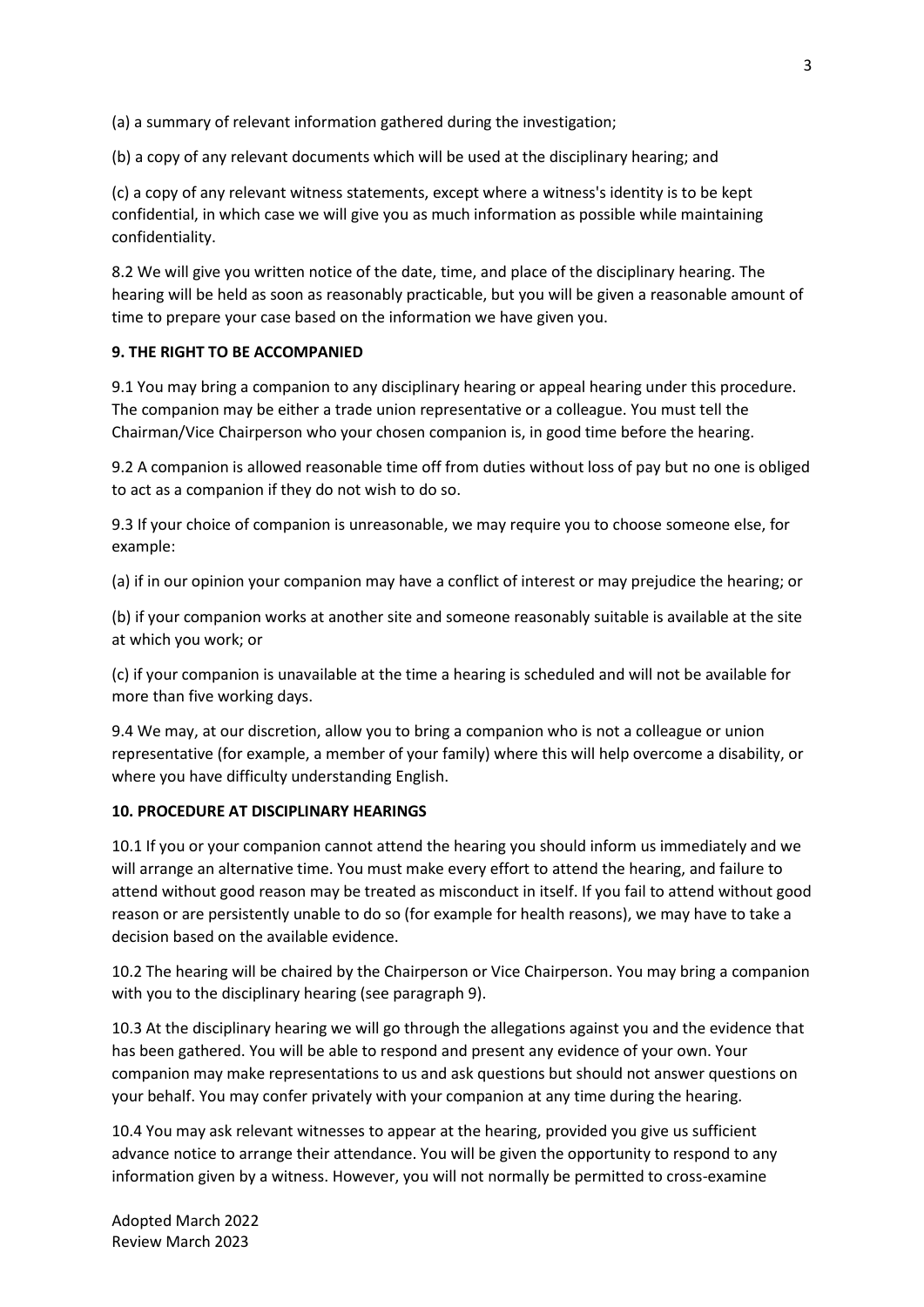witnesses unless, in exceptional circumstances, we decide that a fair hearing could not be held otherwise.

## **11. DISCIPLINARY PENALTIES**

11.1 The usual penalties for misconduct are set out below. No penalty should be imposed without a hearing. We aim to treat all employees fairly and consistently, and a penalty imposed on another employee for similar misconduct will usually be considered but should not be treated as a precedent. Each case will be assessed on its own merits.

11.2 **Stage 1** - **First written warning**. It will usually be appropriate for a first act of misconduct where there are no other active written warnings on your disciplinary record.

11.3 **Stage 2** - **Final written warning**. It will usually be appropriate for: (a) misconduct where there is already an active written warning on your record; or (b) misconduct that we consider sufficiently serious to warrant a final written warning even though there are no other active warnings on your record.

11.4 **Stage 3** - **Dismissa**l. It will usually only be appropriate for: (a) any misconduct during your probationary period; (b) further misconduct where there is an active final written warning on your record; or (c) any gross misconduct regardless of whether there are active warnings on your record. Gross misconduct will usually result in immediate dismissal without notice or payment in lieu of notice (summary dismissal). Examples of gross misconduct are set out in our Disciplinary Rules.

11.5 **Alternatives to dismissal**. In some cases, we may at our discretion consider alternatives to dismissal. These will usually be accompanied by a final written warning. Examples include: (a) A period of suspension without pay. (b) Retake training as required. (c) Loss of future pay increment.

# **12. THE EFFECT OF A WARNING**

12.1 Written warnings will set out the nature of the misconduct, the change in behaviour required, the period for which the warning will remain active, and the likely consequences of further misconduct in that active period.

12.2 A first written warning will usually remain active for six months and a final written warning will usually remain active for 12 months. Your conduct may be reviewed at the end of a warning's active period and if it has not improved sufficiently, we may decide to extend the active period.

12.3 After the active period, the warning will remain permanently on your personnel file but will be disregarded in deciding the outcome of future disciplinary proceedings.

# **13. APPEALS AGAINST DISCIPLINARY ACTION**

13.1 If you feel that disciplinary action taken against you is wrong or unjust you should appeal in writing, stating your full grounds of appeal, to the Chairman and/or Vice Chairman, within one week of the date on which you were informed of the decision.

13.2 If you are appealing against dismissal, the date on which dismissal takes effect will not be delayed pending the outcome of the appeal. However, if your appeal is successful, you will be reinstated with no loss of continuity or pay.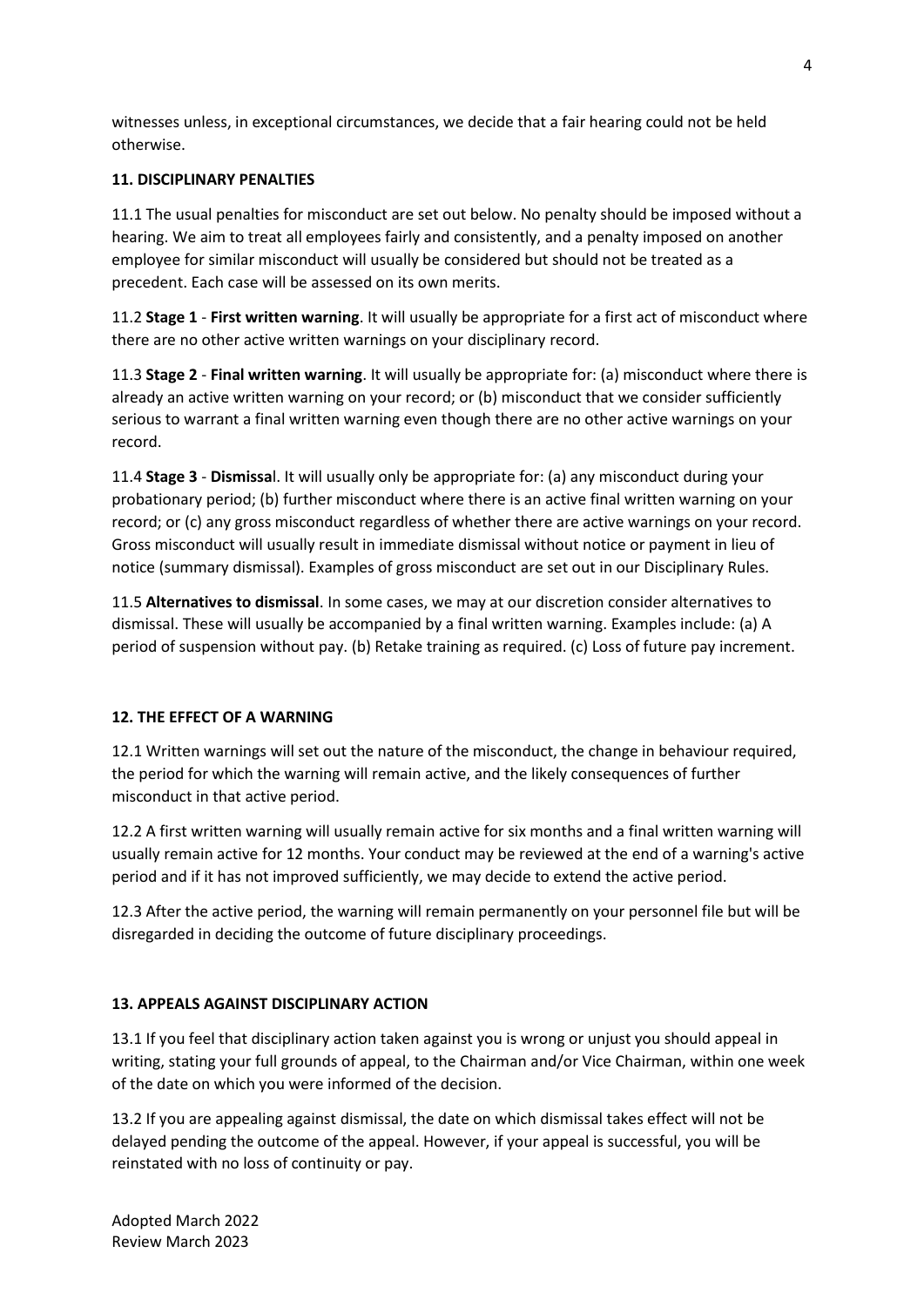13.3 If you raise any new matters in your appeal, we may need to carry out further investigation. If any new information comes to light, we will provide you with a summary including, where appropriate, copies of additional relevant documents and witness statements. You will have a reasonable opportunity to consider this information before the hearing, and you or your companion may comment on any new evidence arising during the appeal before any decision is taken.

13.4 We will give you written notice of the date, time, and place of the appeal hearing.

13.5 The appeal hearing may be a complete re-hearing of the matter or it may be a review of the fairness of the original decision in the light of the procedure that was followed and any new information that may have come to light. This will be at our discretion depending on the circumstances of your case. In any event the appeal will be dealt with as impartially as possible.

13.6 Where possible, the appeal hearing will be conducted impartially by councillors forming an appeals Committee who have not been previously involved in the case. You may bring a companion with you to the appeal hearing (see paragraph 9).

13.7 We may adjourn the appeal hearing if we need to carry out any further investigations in the light of any new points you have raised at the hearing. You will be given a reasonable opportunity to consider any new information obtained before the hearing is reconvened.

13.8 Following the appeal hearing we may: (a) confirm the original decision; (b) revoke the original decision; or (c) substitute a different penalty.

13.9 We will inform you in writing of our final decision as soon as possible. Where possible we will also explain this to you in person. There will be no further right of appeal.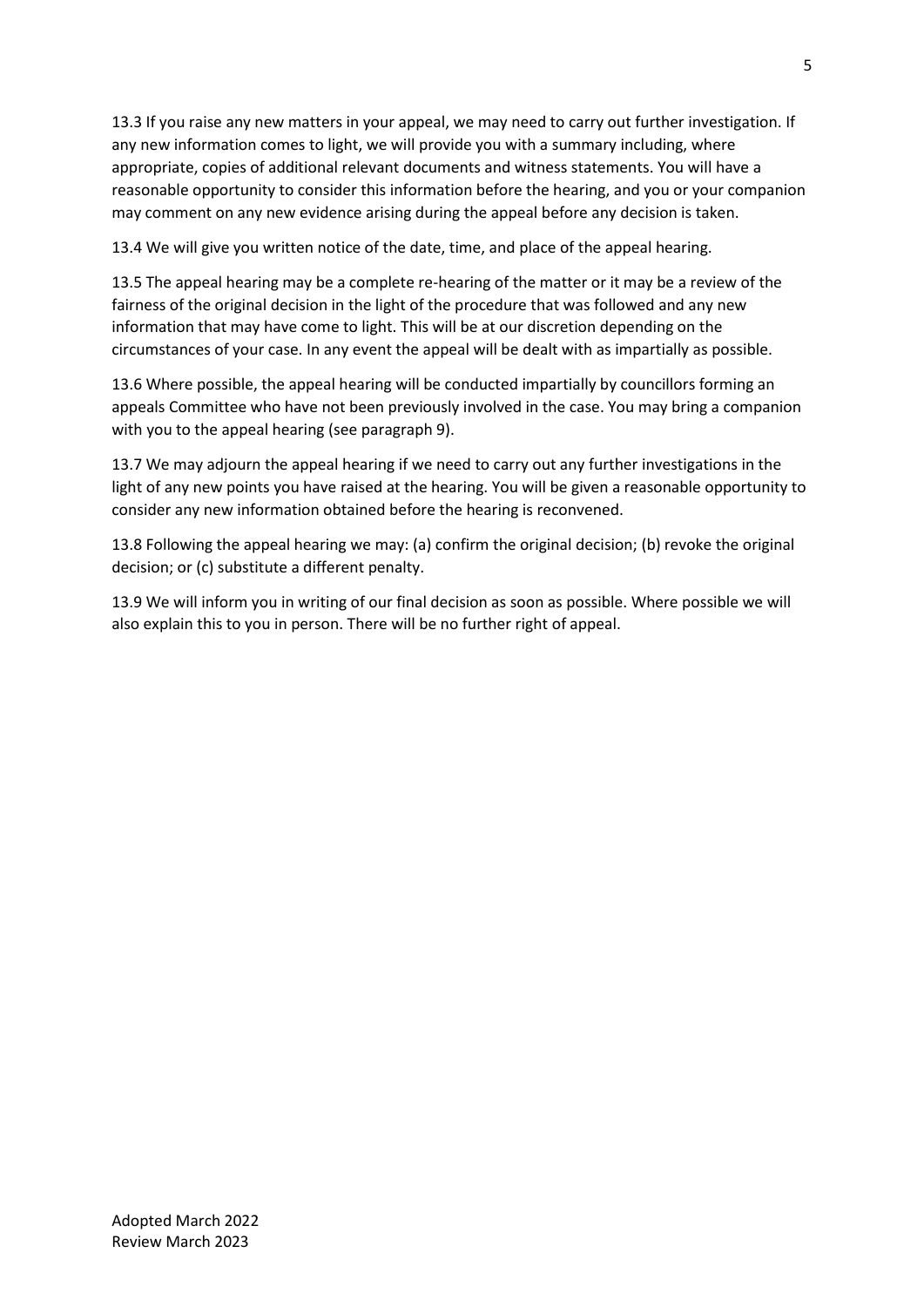#### **DISCIPLINARY RULES**

These Disciplinary Rules should be read in conjunction with our Disciplinary Procedure.

The aim of the Disciplinary Rules and Disciplinary Procedure is to set out the standards of conduct expected of all staff and to provide a framework within which managers can work with staff to maintain those standards and encourage improvement where necessary.

It is our policy to ensure that any disciplinary matter is dealt with fairly and in accordance with the Disciplinary Procedure. If you are in any doubt as to your responsibilities or the standards of conduct expected you should speak to your line manager or chairperson.

These rules do not form part of any employee's contract of employment and may be amended at any time.

**RULES OF CONDUCT** While working for us you should at all times maintain professional and responsible standards of conduct. In particular you should:

(a) Observe the terms and conditions of your contract, particularly with regard to: (i) Hours of work; (ii) Confidentiality;

(b) Observe all our policies, procedures and regulations notified to you from time to time;

(c) Take reasonable care in respect of the health and safety of colleagues and third parties [and comply with our Health and Safety Policy];

- (d) Comply with all reasonable instructions given by managers; and
- (e) Act at all times in good faith and in our best interests and those of our staff.

Failure to maintain satisfactory standards of conduct may result in action being taken under our Disciplinary Procedure.

#### **MISCONDUCT**

The following are examples of matters that will normally be regarded as misconduct and will be dealt with under our Disciplinary Procedure:

- (a) Minor breaches of our policies;
- (b) Minor breaches of your contract;
- (c) Damage to, or unauthorised use of, our property;
- (d) Poor timekeeping;
- (e) Time wasting;
- (f) Unauthorised absence from work;
- (g) Refusal to follow instructions;
- (h) Excessive use of our telephones for personal calls;
- (i) Excessive personal e-mail or internet usage;
- (j) Obscene language or other offensive behaviour;
- (k) Negligence in the performance of your duties; or (l) Smoking in no-smoking areas.

This list is intended as a guide and is not exhaustive.

#### **GROSS MISCONDUCT**

Gross misconduct is a serious breach of contract and includes misconduct which, in our opinion, is likely to prejudice our business or reputation or irreparably damage the working relationship and trust between us. Gross misconduct will be dealt with under our Disciplinary Procedure and will normally lead to dismissal without notice or pay in lieu of notice (summary dismissal).

Adopted March 2022 Review March 2023